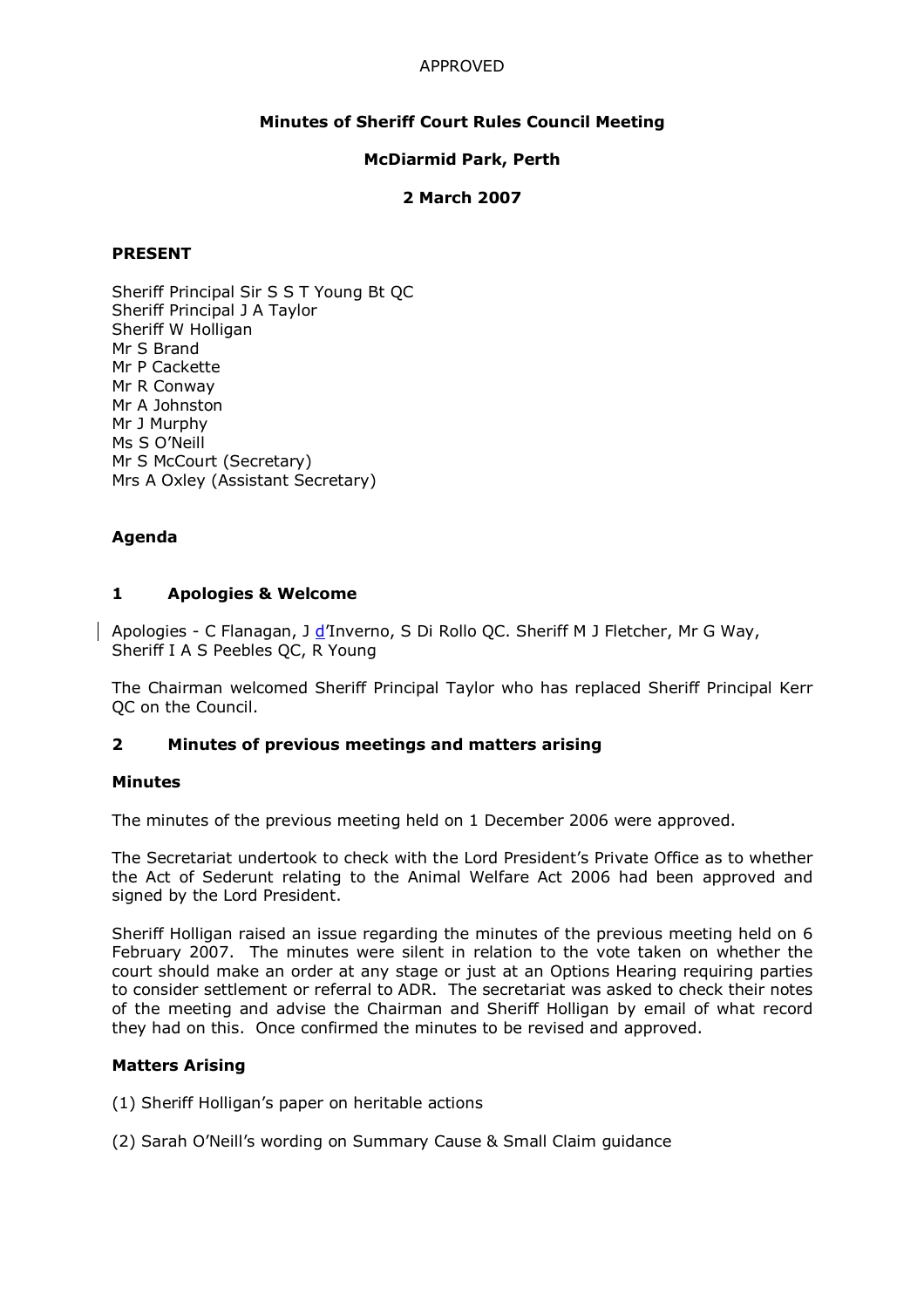## APPROVED

The Council agreed to consider both issues together. These centred on whether a defender when completing an application for time to pay in a summary cause action for recovery of possession of heritable property and payment is deemed not to be disputing the claim for recovery of possession. Discussion took place over amending Form 1A contained in the Summary Cause Rules 2002 as well as the relevant guidance to make clear to a defender the difference between admitting the claim for money and the claim for recovery of possession of heritable property. Consideration was also given to amending guidance on small claims. The Council agreed to remit both issues to the Ordinary Cause Committee for consideration of changes to rules at its meeting on 13 April.

Meantime, the secretariat undertook to write to the Scottish Court Service, COSLA and the Scottish Federation of Housing Association to ascertain whether there would be any cost and logistical implications for them if such amendments were to be made to the forms and guidance.

# 3 Co-opt G McKeand onto Joint IT Committee

The Council agreed that Mrs G McKeand, Scottish Court Service be co-opted onto the Court of Session and Sheriff Court Rules Council Joint IT Committee. Sheriff Peebles would issue an invitation letter to Mrs McKeand.

## 4 Consumer Credit Act 2006

The Council considered the papers before it and answered the questions put forward by the secretariat as follows:

# Q1 – Unfair Relationships

Ms O'Neill considered that as such applications were likely to be made mostly by debtors who are not legally represented it may be preferable to devise a form for that purpose rather than require the presentation of a summary application. The form could be similar to the Time Order Application Form. The Council agreed to remit the matter to the Ordinary Cause Committee to consider the drafting of such a form and how it may be used similarly to Form 1 as laid down in the Schedule to the Act of Sederunt (Consumer Credit Act 1974) 1985 in disputed cases. The Committee would also consider whether a specific rule would be required for defended applications.

# Q2 – Time Orders

Yes

# Q3 – Amendments to Acts of Sederunt 1985 and 1995

Yes

### Q4 – Further Amendments of Forms

Ms O'Neill raised a question as to the suitability for use of Form 1 as laid down in the Schedule to the Act of Sederunt (Consumer Credit Act 1974) 1985. The form only applied in instances where there are no court proceedings. In addition Form 1A relating to small claims and summary cause actions and Form 03 in ordinary causes only allowed for instalments and did not include other issues for the court to consider. After discussion it was agreed that Ms O'Neill provide the Council with a paper on this issue for consideration at its next meeting in June.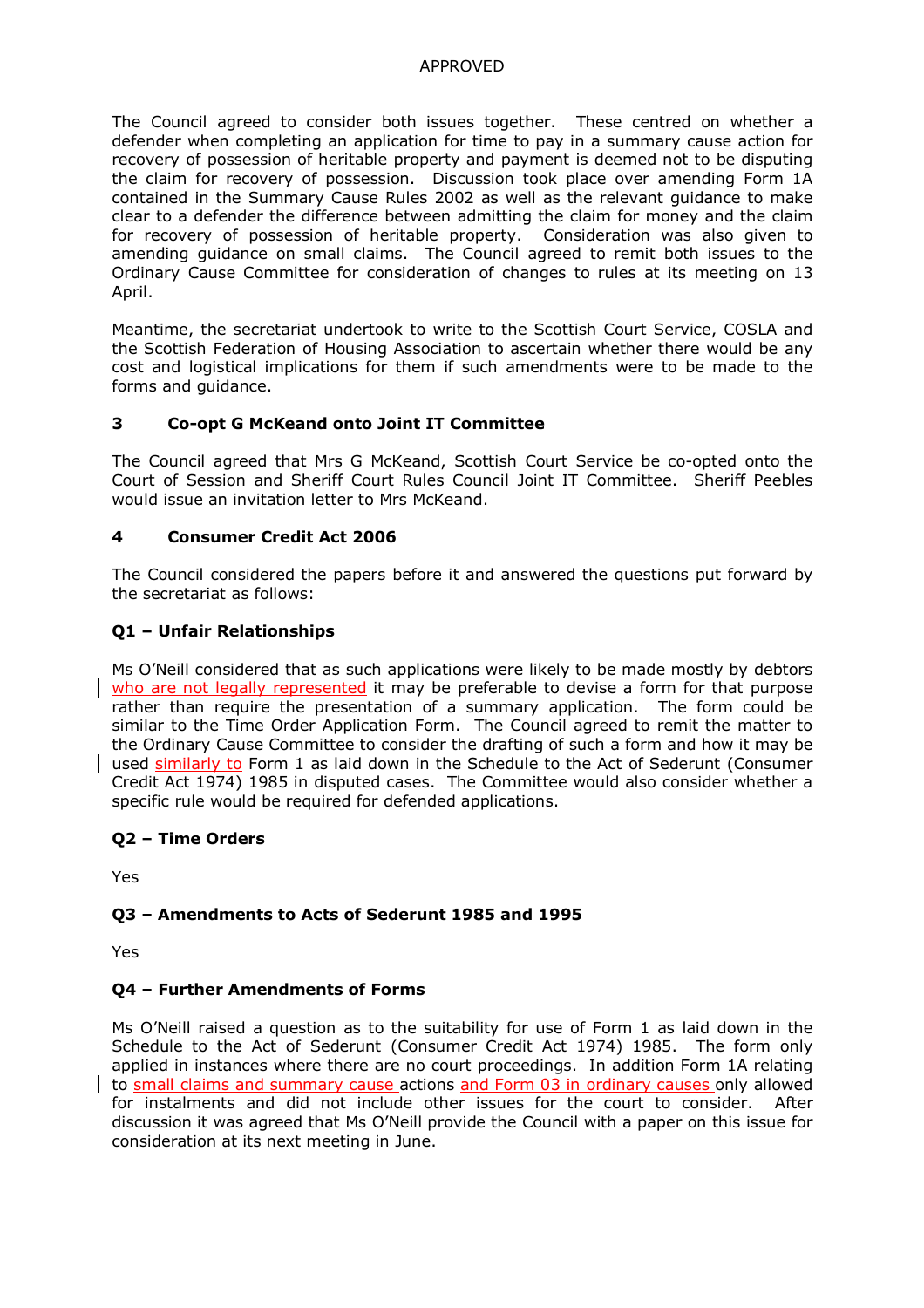# 5 EU Insolvency Report

The Council considered the papers before it and after discussion agreed there was no need to have complicated rules, averments and craves in what was likely to be for just a handful of cases, although there needed to be some provision in place should a crossborder complication arise. Members considered all that was required was a simple rule in each set of rules to draw attention to the EU Regulation coupled with a requirement to include full averments in those rare cases in which an issue under the EU Regulation might arise. The Secretariat undertook to write to the draftsperson to obtain his views. The Council meantime continued consideration of the matter until its next meeting in June.

## 6 Road Safety Act 2006

The Council considered the paper before it. After discussion the Council approved the instruction to amend the relevant form for inclusion in the next Miscellaneous Act of Sederunt.

## 7 Draft Business Plan

Certain amendments to the Plan were proposed by members. The secretariat undertook to update the Plan as proposed.

## 8 Business Update

Members noted the progress on the various issues. An oral update was given by Sheriff Holligan regarding the Bankruptcy and Diligence Working Group.

### 9 Any other business

The Chairman raised a question concerning the membership and sittings of the various Committees. The Mediation Committee was no longer active. There was now a vacancy on the IT Committee since Mr McCormick had resigned from the Council. Mr Conway was nominated to take his place. He would attend future meetings of the IT Committee once he had completed his work with the Ordinary Cause Committee on Personal Injury Actions.

The Council considered the Note on ADR from the draftsperson together with associated email correspondence. Members noted the desirability in the Note for a common approach to be adopted between the sheriff court and the Court of Session on ADR. Members decided however that as both the Mediation Committee and the Council had already given long and careful consideration to the matter, (including going out to consultation and taking into account the views of respondents) that it had reached a view and it was now a matter for the Court of Session Rules Council to decide what they wished to do in relation to their own draft Rules. The secretariat undertook to advise the draftsperson accordingly.

Sheriff Holligan on behalf of Sheriff Crowe, the Director of Judicial Studies, raised a concern that he received little, if any, advance warning of Rules changes. This made it difficult for him to inform sheriffs of such changes and the reasons for and implications of the Rules. The secretariat agreed to copy the final version of all relevant draft instruments to Sheriff Crowe together with any SCRC paper and, subject to the approval of the draftsperson, his accompanying Note.